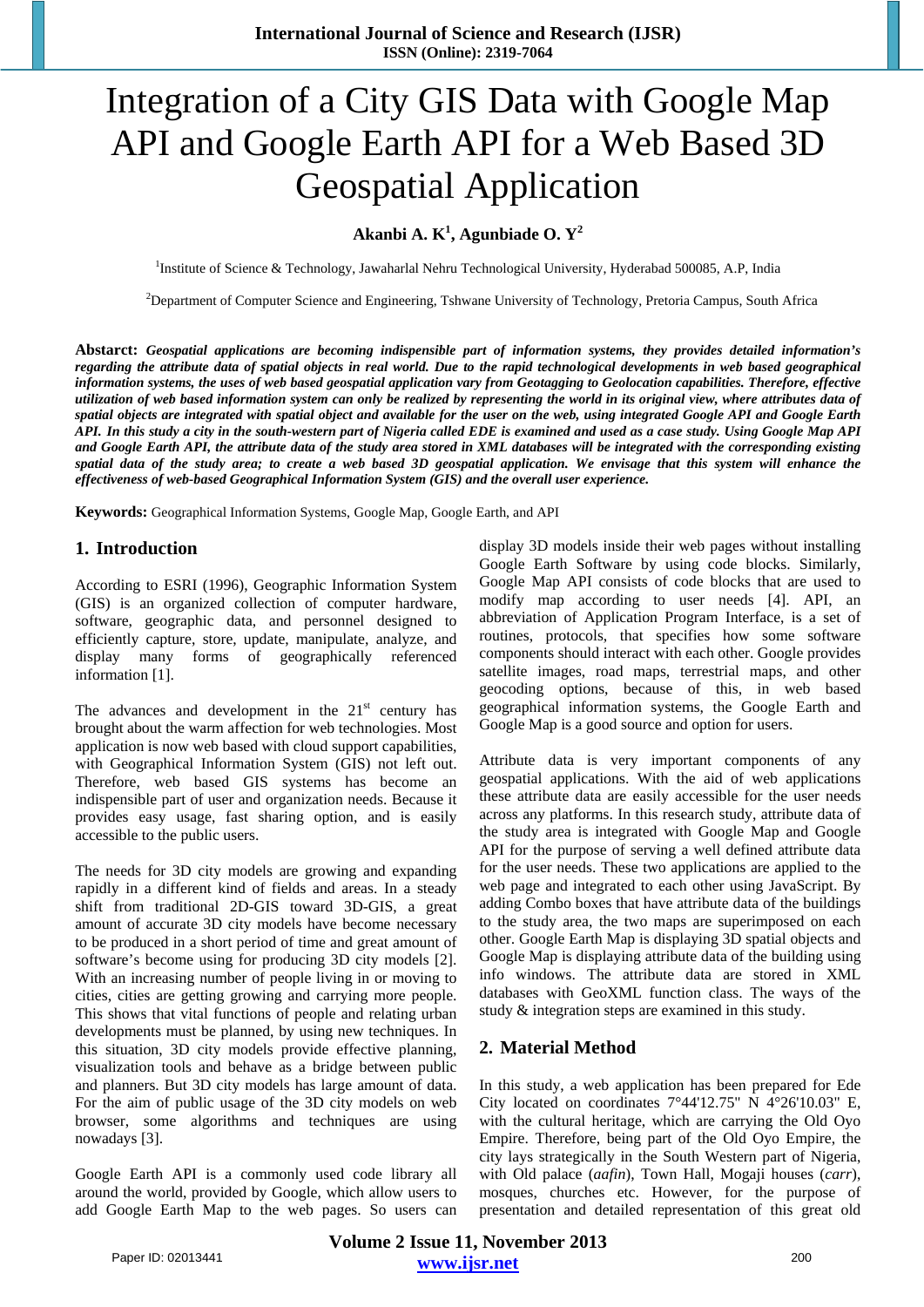empire a web page has been prepared with Google Earth & Google Map. The Old palace, Mogaji's houses, Mosques, Churches has been added to the application.



**Figure 1**: Study area Ede City in Osun, South-West Nigeria.

A typical town in the Old Oyo Empire has a palace called *aafin*, which serves as the abode for the king. The other ruling houses have a chief, who is the head of the ruling and also with his/her own mini-palace called *carr,* all with cultural heritages attached to it deeply integrated with each other. This entire old historical site in the city is densely packed within the old empire. The figure below shows the city using a Google LandSat Image.



**Figure 2:** City center of Ede & LandSat Imagery of the study area.

Google Earth and Google Map API are using JavaScript language and enable users to customize applications and add maps to their own web pages [5]. For this application all the customizing and managing the data are prepared in JavaScript code blocks [6]. The JavaScript codes are embedded into the HTML codes block using the *<script>* tags.



**Figure 3**: Google Earth & Google Map

Google Earth Map has been integrated into the web page for displaying the locations, directions and place marks that enhance the 3D model presentation of the study area. Also, Google Map is used to display the attribute data.

# **3. Web-Based GIS Architecture**

There are basically two types of architectures for developing Web-based GIS applications: client-side, and server-side. In this research study, server-side architecture will be utilized.

### **3.1 Server- Side**

This architecture allows users to submit their requests for 3D data to a Web server through the interface on the web page. The server processes the requests and returns data, which is displayed for the user on the web page. In server-side Internet GIS applications, all the complex and proprietary software, in addition to the spatial and tabular data remain on the server [7].

The advantages of this design include simplified development, deployment, and maintenance. The major benefit for server-side computing is its true cross-platform capability at the client side. Since the input and output are both generic HTML documents, no special software or plugin are required from the user end. The user can access the desired information across different platform and different browsers. Although this model provides an interactive twoway communication between users and information providers, it is slow because each time a request is made, a new HTML document has to be generated and transferred to the client [8].



**Figure 4**: Architecture of the web based GIS

# **4. Application**

The first step is defining the Google Earth Map using the coordinates of the study area where the 3D building will be shown on the map and also Google Map which will represent attributes data and detailed locational information of the 3D buildings. The code snippet for defining the map & map features are given below: google.earth.createInstance

( 'earth' function(ge) { //Google Earth Map define  $ge = ge;$ 

**Volume 2 Issue 11, November 2013 www.ijsr.net** Paper ID: 02013441 201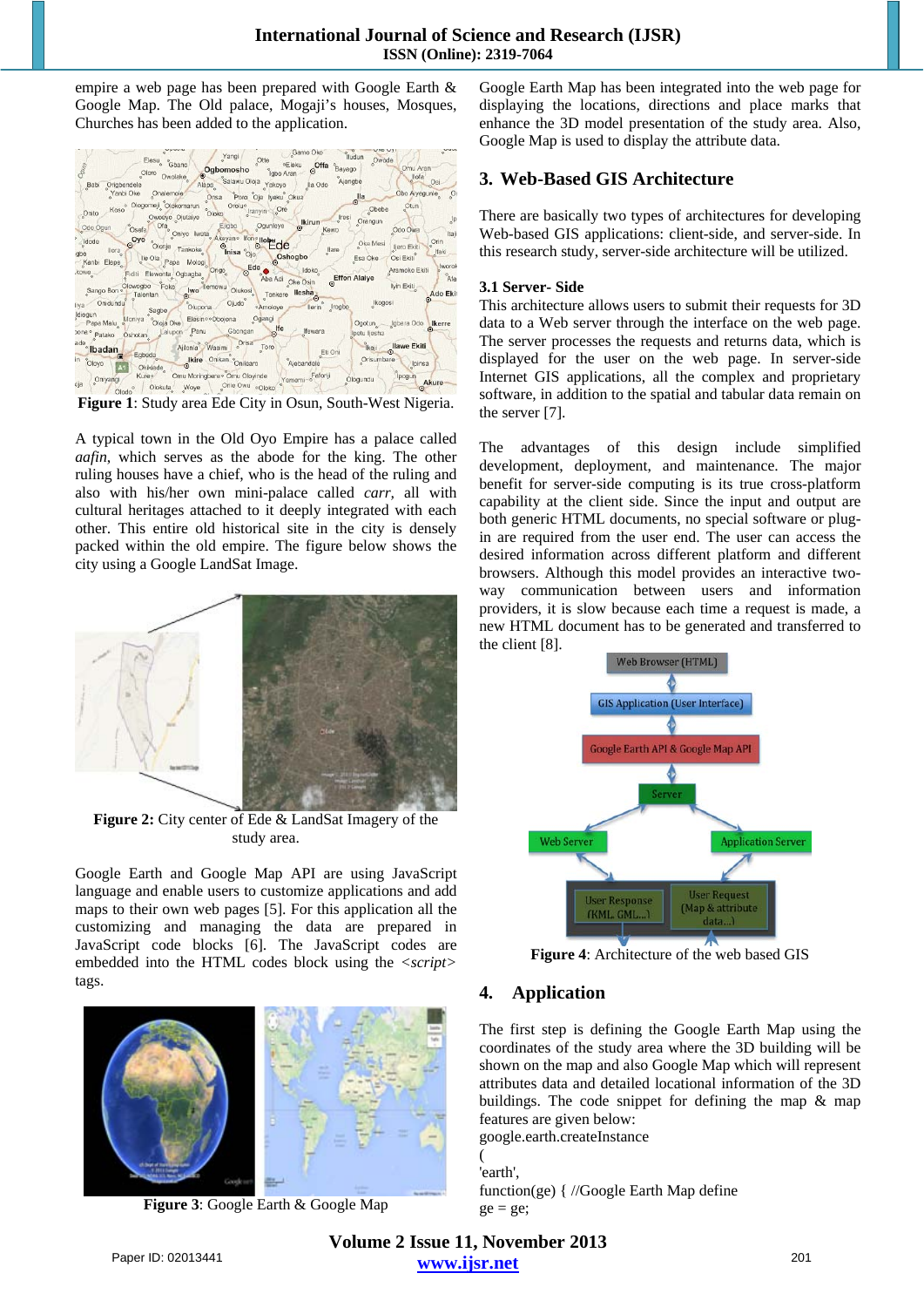#### map = new GMap2( $\$(\#map')\$ get $(0)$ ); // Map define

**Code Snippet 1**: Google Earth & Google Map define functions



**Figure 5:** Google Earth API and JavaScript

The coordinates of the study area are defined, and can be zoomed with various map features added.

var la = ge.createLookAt('');

la.set(lat, lng, 10,

ge.ALTITUDE\_RELATIVE\_TO\_GROUND, 5, 70, 300);

ge.getView().setAbstractView(la);

ge.getNavigationControl().setVisibility(true);

map.setCenter(new GLatLng(7.73687489, 4.43611944), 2); map.addControl(new GLargeMapControl()); map.enableContinuousZoom();

map.enableDoubleClickZoom(); map.enableScrollWheelZoom();

**Code Snippet 2**: Defining the coordinates of the study area.

By correspondingly defining the two maps coordinates; the two maps are super-imposed and can be control at the same time. Therefore, by appending the map coordinates with click options the other map moves to the clicked location on the corresponding map. The code below shows the marker definitions.

window.placemark10 = DS ge.createPlacemark("); var point = new GLatLng(lng,lat); var marker = new GMarker(point);

#### **Code snippet 3**: Placemark Code

The attributes showing in the marker are examined using the GeoXML and the Info Window property features. Therefore, clicking on this marker will display the attribute data of the location clicked, which was saved in the XML database between *<name>* tags. var link = ge.createLink(");

var href = 'localhost/ede\_3D\_historicalsite/attri.xml'

link.setHref(href);

map.openInfoWindow(map.getCenter(),

document.createTextNode("name"));

**Code snippet 4**: Using the Info Property for the attribute data

| <placemark><br/><name>Ede Town Hall is an ancient hall that<br/>serves as a point of, discussions, functions,<br/>events and meetings. It's at the center of the<br/>city and directly beside the Kings Palace.<br/></name></placemark> |
|-----------------------------------------------------------------------------------------------------------------------------------------------------------------------------------------------------------------------------------------|
| <name>Mosque are the places for worship</name>                                                                                                                                                                                          |
|                                                                                                                                                                                                                                         |
| for Muslims according to Islam doctrine.                                                                                                                                                                                                |
|                                                                                                                                                                                                                                         |
| <styleurl>#msnx_ylw-pushpin</styleurl>                                                                                                                                                                                                  |
| <polygon></polygon>                                                                                                                                                                                                                     |
| <tessellate>&gt;1</tessellate>                                                                                                                                                                                                          |
| <outerboundaryis></outerboundaryis>                                                                                                                                                                                                     |
| <linearring></linearring>                                                                                                                                                                                                               |
| <coordinates>7.73687489253284,</coordinates>                                                                                                                                                                                            |
| 4.436119444444444,                                                                                                                                                                                                                      |
|                                                                                                                                                                                                                                         |
| $\le$ /guterBoundaryIs>                                                                                                                                                                                                                 |
|                                                                                                                                                                                                                                         |
|                                                                                                                                                                                                                                         |
|                                                                                                                                                                                                                                         |

The attributes data to be displayed are added to the XML database, this enable the web page to display the attribute data for each location selected. In the figure below, the web page is shown. By selecting from the "Historical Location" drop-down box, the corresponding 3D building of the location selected is displayed, and on the right side the attribute data and location information are shown.



**Figure 6:** Web Application GUI